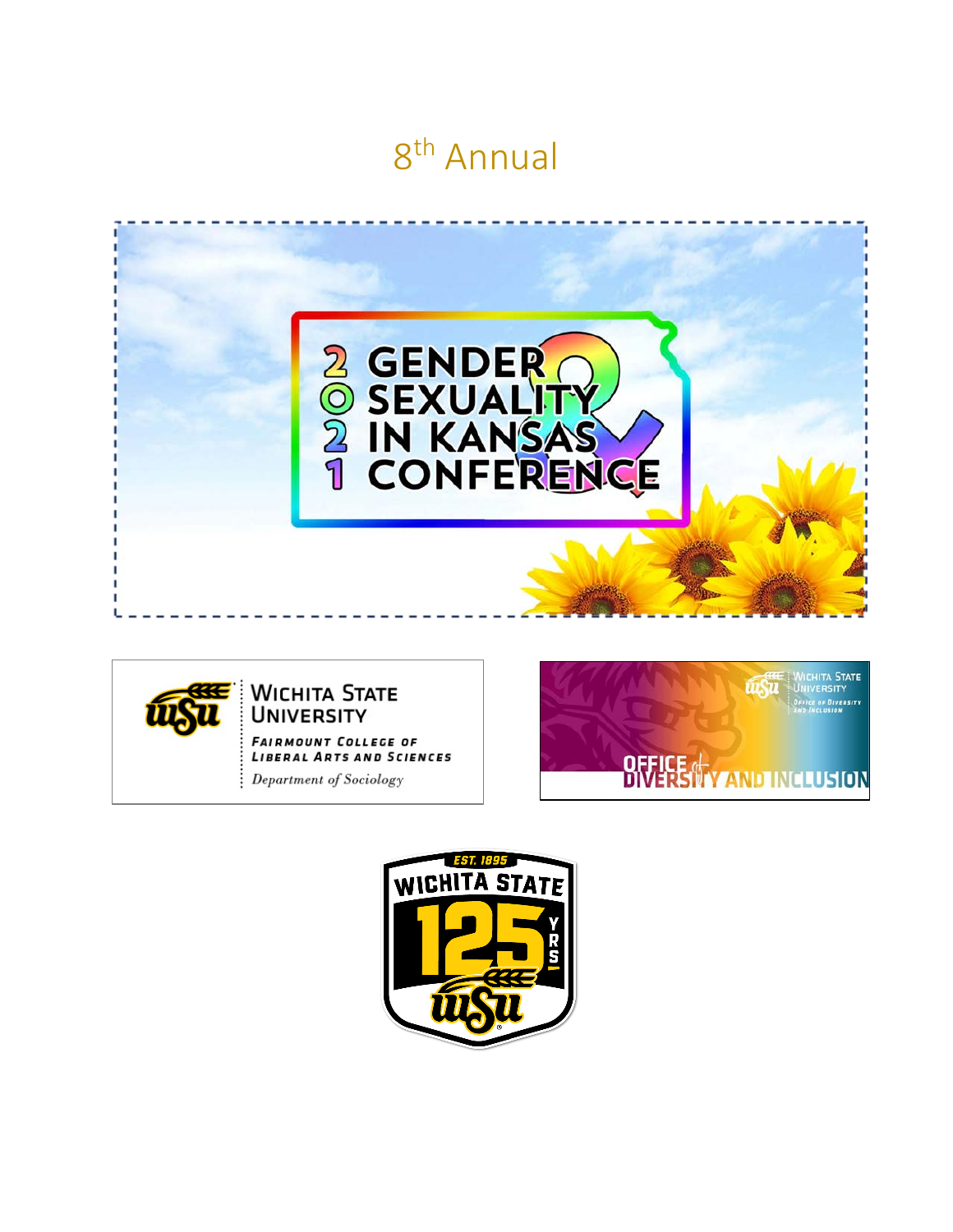### 2021 Agenda at a Glance

**9:00 – 10 am**: Opening Keynote: **Representative Stephanie Byers** Moderator: Jodie Hertzog, WSU Sociology Media Resource Center co-host: Ryan Chastain **10:15-11:30 am**: Breakout Session 1 **1a: Dismantling "the Box"** [p. 4/5] Moderator: Jodie Simon, WSU Sociology MRC co-host: Ryan Chastain **1b: Gender, Sexuality, & Health** [p. 6/7] Moderator: Jennifer Pearson, WSU Sociology MRC co-host: Colton Wasinger **11:30-12:30 pm**: Lunch Break **12:30-1:45 pm**: Breakout Session 2 **2a: Unpacking Gender-based Sexual Violence** [p. 8/9] Moderator: Jodie Simon, WSU Sociology MRC co-host: Ryan Chastain **2b: Agitating for Social Change** [p. 10/11] Moderator: Jennifer Pearson, WSU Sociology MRC co-host: Colton Wasinger **2:00 - 3:15 pm**: Breakout Session 3 **3a: Gender through a Creative Lens** [p. 12/13] Moderator: Jodie Simon, WSU Sociology MRC co-host: Ryan Chastain **3b: Intimacy Beyond the Binary** [p. 14/15] Moderator: Jennifer Pearson, WSU Sociology MRC co-host: Colton Wasinger **3:30-4:30 pm**: Closing Keynote: **Shana Chivon, Social Activist** Moderator: Jodie Hertzog, WSU Sociology MRC co-host: Ryan Chastain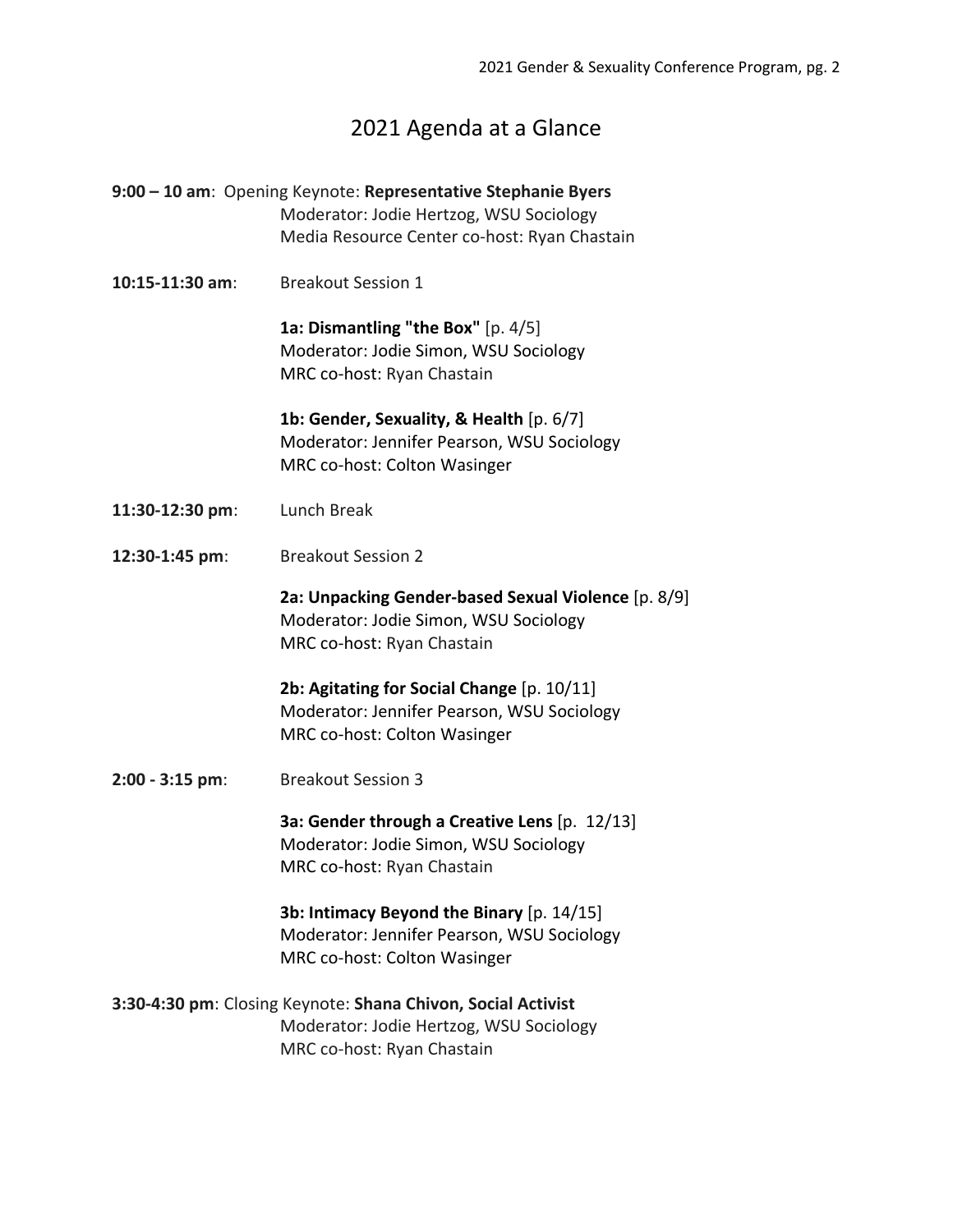## 9:00 - 10:00 am **Opening Keynote: Representative Stephanie Byers**

"It's Easier to Be It, When You Can See It – Why Representation Matters"



Representative Stephanie Byers, She/Her/Hers (Kansas House of Representatives, 86th District) is the recipient of the GLSEN-Kansas state Educator of the Year and the GLSEN National Educator of the Year, and recently retired after 29 years of teaching for Wichita Public Schools. For 28 years, she was the award-winning director of Bands and Orchestras and Fine Arts Department Chair at Wichita North High School. Stephanie is an Oklahoman by birth, a member of the Chickasaw Nation, and has called Wichita home for the last three decades. She and her wife, Lori, own and operate a company that assists corporations, community groups and schools with understanding of working with diverse communities.

Since coming out publicly as a transgender woman, she has advocated about issues impacting the LGBTQ community. She has spoken at rallies on the steps of the Kansas State Capitol and given presentations to several local community organizations, as well as public school faculties and student bodies. Stephanie served as the Communications Director for Wichita Pride, the local organization that hosts Wichita's local LGBTQ pride events, and has volunteered for a number of other local Wichita nonprofits.

Representative Byers is not only the first, out, transgender person to serve in the Kansas Legislature, but also is the first transgender person of Native American descent ever elected to any state legislature in the United States.

Stephanie has a Bachelor of Music Education from Oklahoma Christian University (1986), and a Master of Music from Kansas State University (2015).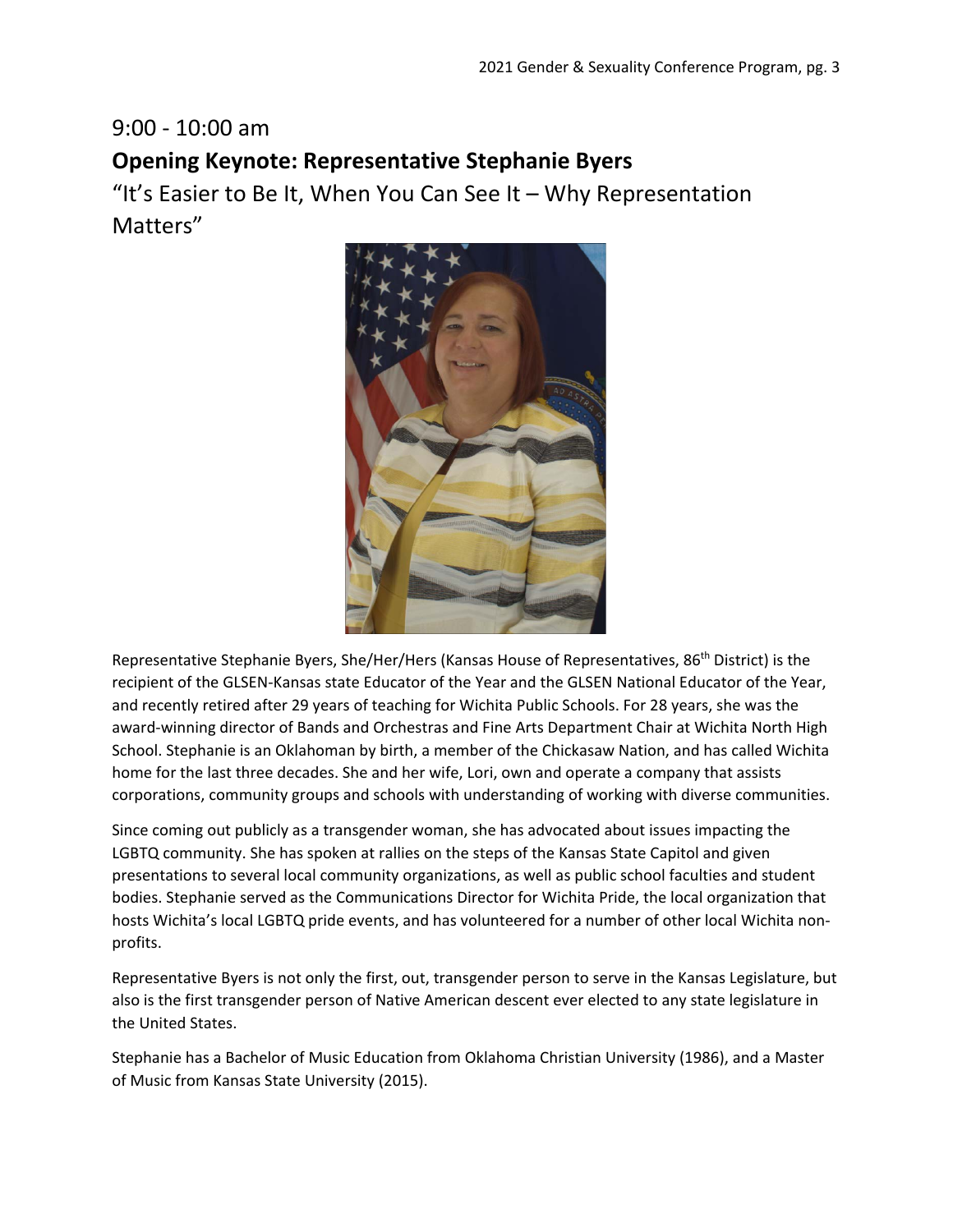## **Breakout Sessions**

## 10:15 – 11:30 am **Breakout Session 1a: Dismantling "the Box"**

## Weaponizing Women: Firearms Ownership and the Gender Gap in Gun Attitudes

#### Alexandra Middlewood, WSU

The rates of gun ownership among women are holding steady, even as ownership among men declines. Yet, very little research explores the effect gun ownership has on women. In this paper I examine the impact of women's gun ownership on feelings of safety about firearms in public spaces. Gun ownership sets women owners apart from other women, creating cleavages in a group that has traditionally been more gun adverse. There is in fact substantial variance among women which is often ignored in the gender gap literature. Women are not a monolithic group, and gender intersects other identities, like gun ownership, in complex ways. This paper focuses on the gun gap between women gun owners and non-owners, and explores the effect gun ownership has on the expected gender gap on gun issues.

### Is it a Man's World? Female Sport Managers Acclimating to a Male Dominated Industry Bobby Berry & Ricki Ellison, WSU

Globally, the sport industry significantly impacts the society, while simultaneously being embedded within it. (Coakley, 2017). Sport impacts fashion, music, marketing, and purchasing habits or trends for a number of populations. Since the beginning, the sport industry was a dominantly male-occupied space. In a report by Women in Sport, "stated that 40 percent of women that were surveyed in the sports industry felt that their gender could have a negative impact on the way they're valued by others at work (Women in Sport Survey, 2018)". Women have slowly progressed in the industry with recent high-profile examples including the hiring of Jen Welter, in 2015, as an assistant coach for the Arizona Cardinals NFL team and the hiring of Kim Ng, in 2020, as a general manager of the Miami Marlins.

Women are breaking barriers in sport and continue to confront individual, structural, or societal norms (Franks & O'Neil, 2016). As a result, the purpose of our study is to measure perceptions of female sport management students. Specifically, the research will examine expectations as they enter into not only a male dominated academic program, but also industry. The theoretical framework used is Surprise and Sensemaking. Surprise and sensemaking is a framework that considers how a newcomer experiences a new organizational context. The model was created by M.R. Louis in 1980 and emerged from the turnover and socialization literature in business. It is still useful for exploring how newcomers, such as female students, cope with transitions and reconcile the surprising misalignment of expectations and actual experiences. This framework considers the expectations newcomers bring to a new organizational context, in addition to five types of surprises (Warner & Brown, 1995).

Methods: Using quantitative data, researchers distributed an electronic survey instrument. This instrument was developed and sent to undergraduate Sport Management majors at Wichita State University. Questions were created based upon the previous literature associated with Surprise and Sensemaking. Presenters will address the following main themes (conscious expectations, selfexpectations, unanticipated features, internal reactions, and cultural assumptions).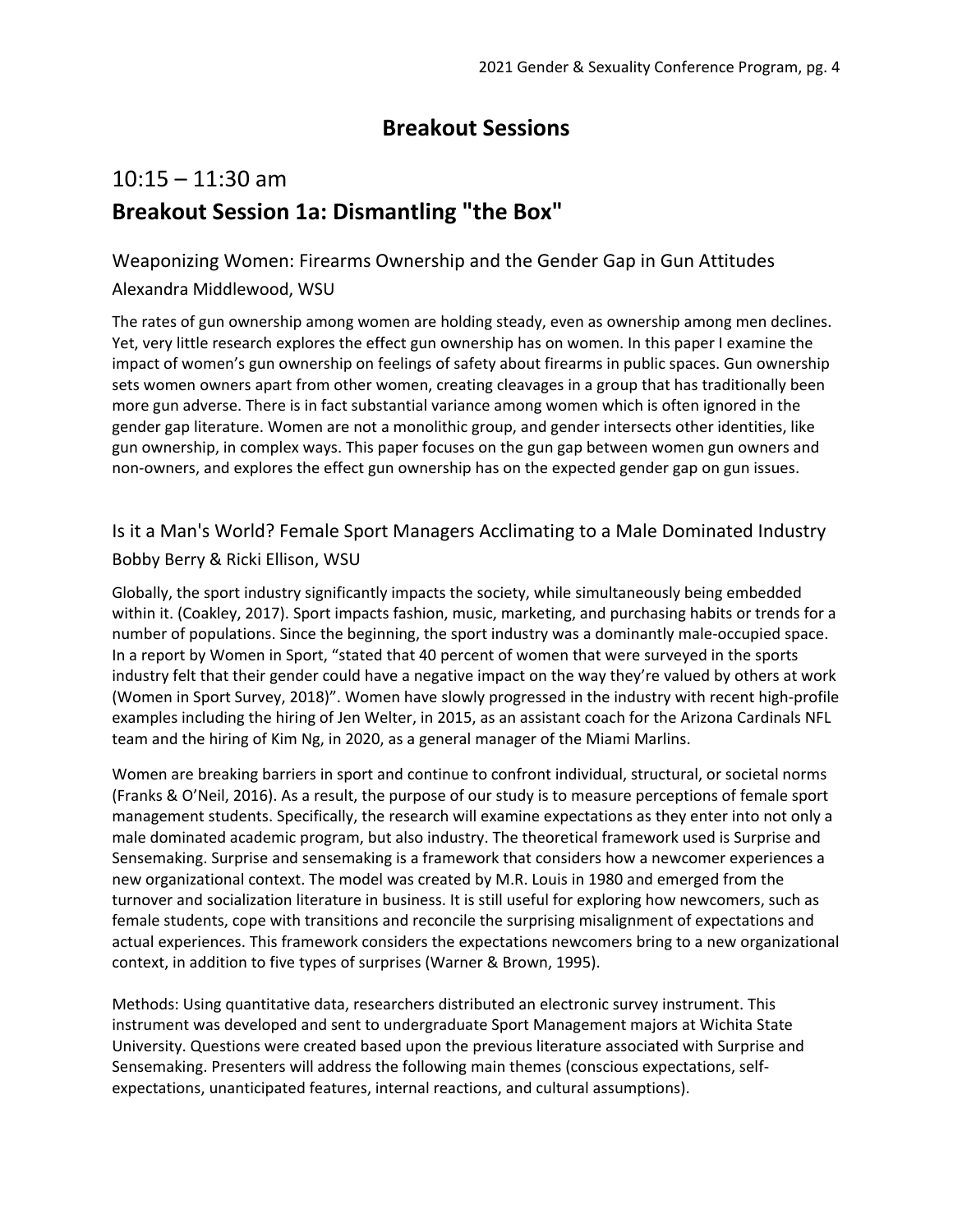## *Breakout Session 1a: Dismantling "the Box" continued*

### Gendered Trends in Public Archaeology: an analysis of Archaeology Magazine (1948- 1982)

#### Zoe Blair & Crystal Dozier, WSU

As a STEM and field-based discipline, archaeology has often been associated with masculine actors despite the majority of archaeology graduates being female since the 1970s. We explore gendered trends in the presentation of archaeology to the general public through an analysis of Archaeology Magazine, the most popular public publication for the discipline. We reviewed all articles in the first 34 years of the publication, 1948-1982, for data about authorship, images of archaeologists, and prominence of laboratory versus field highlights. In this presentation we examine our preliminary findings on gendered trends in the magazine and interpretations on how those publication choices may have influenced public views of archaeology.

#### Gender Discrimination in the Computing Jobs

#### David Hazelwood, K-State

Computer technology jobs are dominated by men, creating a culture that discriminates against women. This fosters the belief, held by men in these fields, that women are less qualified. According to the National Center for Women and Information Technology, women only make up 26% of computer technology-related fields and only 20% of computer programming jobs. Jobs that deal with computer technology -- such as IT technician, computer programmer, and web developers -- have higher expectations for women than they have for men. These expectations are that women should have higher professionalism than men due to the sexist belief that women are better at "soft skills", and that women are less equipped to handle the competitive nature of the field. In this way, women are seen as either competent or well liked, but never both. This is one of the major causes for women to be passed up for promotions. Another reason women are often overlooked for promotions in this field is that men are typically promoted for their potential skill growth, while women are expected to first demonstrate their skills in order to be considered for the promotion. While there is a movement to get more women into technology-related occupations, the masculine culture that dominates the field pushes better qualified women out for less qualified men.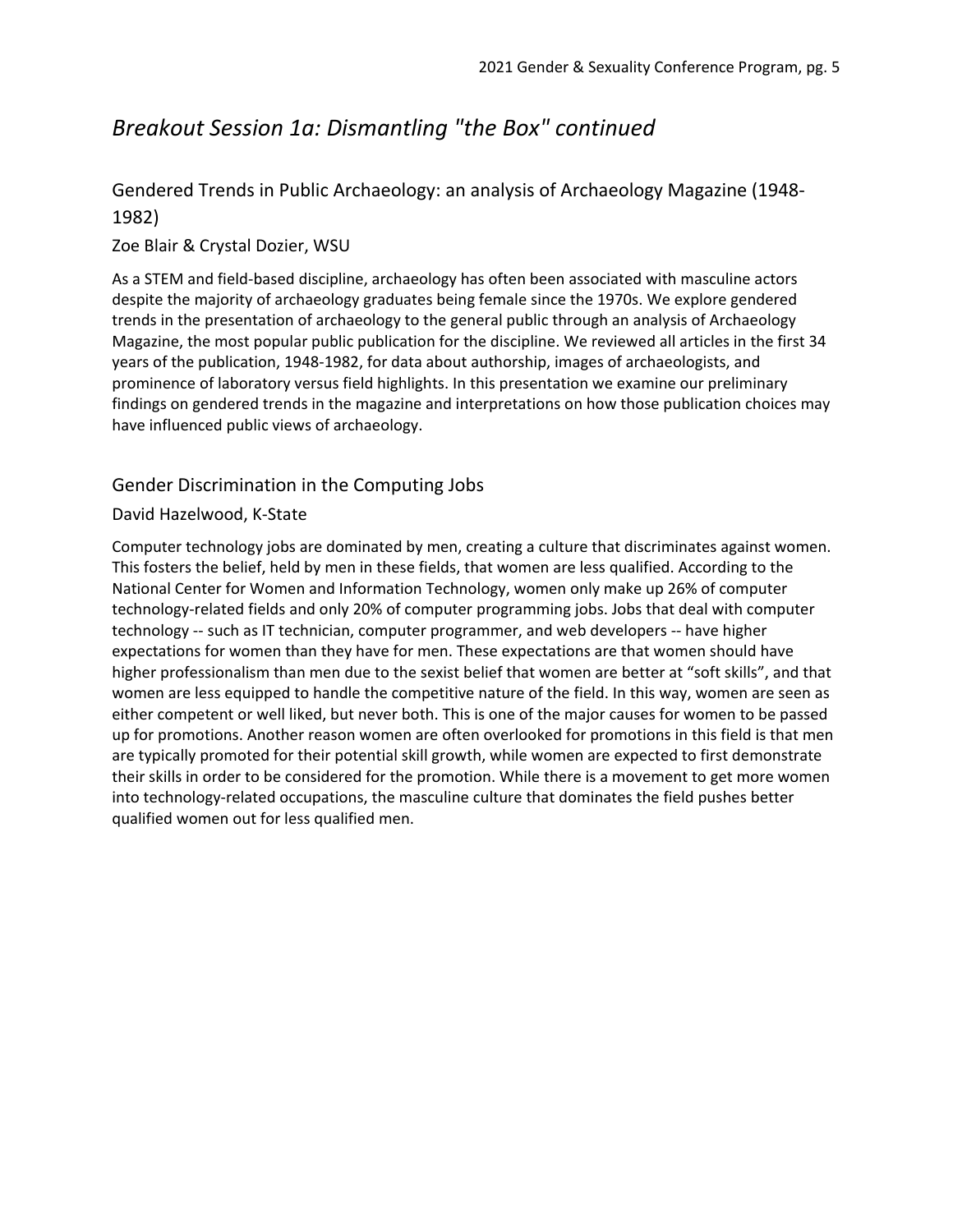## 10:15 – 11:30 am **Breakout Session 1b: Gender, Sexuality, & Health**

#### The Body Misogyny

#### Amina Soneviseth, WSU

In her book Down Girl, Kate Manne addresses several aspects of our culture that stem from or contribute to the development of misogyny. In this context, misogyny refers to the systems that interchange and prolong the subordination of women. I will argue for the connection between misogyny and issues related to disordered food/bodily perceptions. This will be done in several parts including the give and take model as Manne references. Another part of this presentation will cover the disgust associations between others and the self, with an emphasis on eating disorder behaviors in women. A common theme in eating disorder culture, (as well as diet culture) the impact of disgust from the self, as well as the disgust society projects to those who struggle with eating disorders. Typically, in cases where the behaviors or mental state of the individual is not conveniently aligned to the romanticized notion of eating disorders in pop culture, disgust and cringe is our common cultural response. The focus of this talk will connect the social conditions of being a woman to the harmful experiences in disordered eating/eating disorders. The final conclusions will discuss commentary on gender by addressing the role of femininity, which can have toxic effects when presented as a singular ideal. The research findings suggest an approach to physical shape as body neutrality to have freeing benefits for women.

#### "I chose not to shave my legs": Strategies Used for Goal-Congruent Sexual Decision

#### Making

#### Alli Smith & Charlene Muehlenhard, KU

Introduction: Individuals often have reasons for both wanting and not wanting to engage in sex. In some cases, engaging in sex could be congruent with an individual's short-term goals (e.g., having fun) but incongruent with the individual's long-term goals (e.g., avoiding a negative reputation). Sometimes individuals employ strategies to promote behavior that is congruent with their goal of avoiding sex. The present study examines ambivalence in sexual situations and the strategies that individuals reported using to decrease the likelihood they would have sex. This presentation will explore different types of reported strategies and how strategy use was related to individual's desires for the act of sex or the outcomes of sex. Method: Participants (N = 576) completed an online questionnaire that asked if they had ever used a strategy to decrease the likelihood they would have sex, what strategies they had ever used, and to describe a situation in which they had used a strategy. Responses of 287 participants were analyzed using thematic analysis to determine qualitative themes within the data. Results: A majority of participants (65.2%) reported having used a strategy to decrease the likelihood of having sex. These strategies included, but were not limited to, using an excuse or lying, masturbating, not grooming or shaving, and wearing unattractive undergarments. Participants' desire for the act or the outcome of sex was reflected in their strategy use: Some reported utilizing strategies to increase personal resolve in the face of desiring the act of sex, but not the outcomes; whereas others reported utilizing strategies that signaled to others they did not want the act of sex but sought to avoid negative outcomes associated with not wanting sex. These results build on previous models of ambivalence and offer new insights into the use of strategies to decrease the likelihood of sex.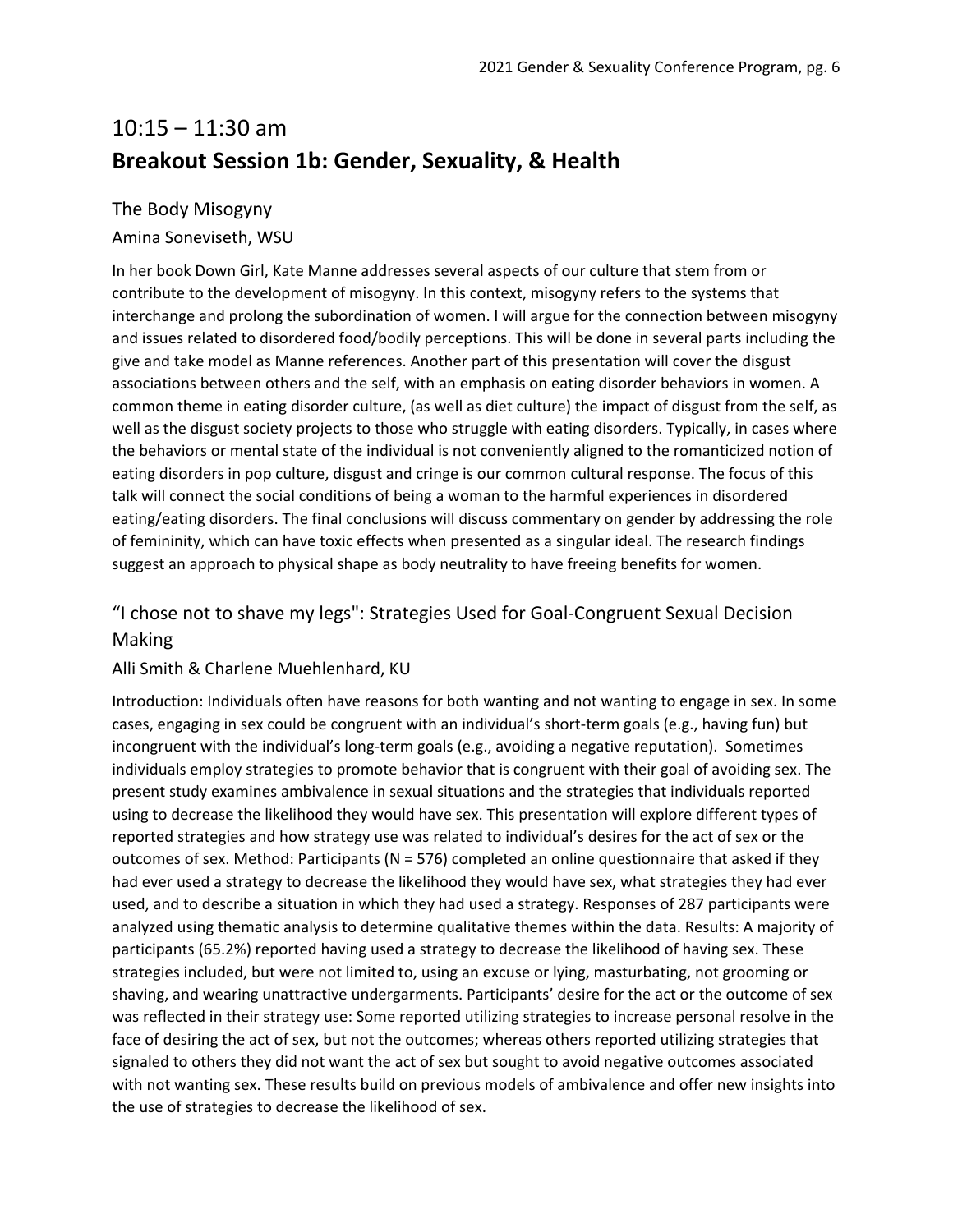## *Breakout Session 1b: Gender, Sexuality, & Health continued*

### Queering Biology

### Sam Sharpe, K-State

Although biology is often presented as value-neutral and divorced from culture, without understanding how eugenics and white supremacy have influenced historical understandings of biological sex, gender, and sexuality, we cannot effectively challenge the biased and binary misunderstandings of human diversity that continue to frame heterosexual, cisgender, endosex genders, bodies, and relationships as the only ones that are "real", natural, or correct. My presentation will bring together ideas from evolutionary biology and gender studies to discuss biological sex, gender, sexuality, and selfidentification within a cultural context. I will provide an overview of the complexity of biological sex, including the role of gametes, chromosomal variation, and sex differentiation in humans and across taxa. I will explore the dynamic and co-constitutive relationship between sex and gender in humans, with an emphasis on the role of cultural norms in shaping how we understand bodies as gendered. I will discuss the role of eugenics in establishing the paradigm of medialization and stigma to which trans and intersex people are subjected, and how this has affected both individuals within these communities and the larger cultural perception of them. I will conclude the presentation with time for questions, feedback, and discussions of how we can incorporate these ideas into increasing the inclusivity of our work and teaching.

### Primary Care of Transgender Patients: A Guide for Providers

#### Chelsea Rausch, Emily Hemphill, D'ambra Hinsley, & Megan Reaney, WSU

This project sought to create a centralized, cohesive resource for primary care providers to assist in the care of transgender patients. A literature review was conducted using multiple databases, including Cochrane, PubMed, and Google Scholar. It was discovered that primary care providers reported a lack of comfort and knowledge in caring for transgender patients. In addition to systemic healthcare barriers, transgender patients also experience other barriers, such as financial burdens, lack of social and familial support, insurance problems, and stigma. To address this issue, the authors created a succinct, centralized document that primary care providers could easily access during clinical practice. This document is a compilation of definitions, screening guidelines, and patient education for clinicians to utilize when taking care of a transgender patient. The author's utilized guidelines set forth by the World Professional Association for Transgender Health (WPATH) to advice on screening guidelines, referral recommendations, minimizing risk factors, and establishing the standards of care. The goal of this project is to reduce barriers of provider discomfort and lack of education, thus improving access to quality healthcare for this vulnerable population. The next step would be to distribute this resource to primary care providers. Future research could evaluate the clinical impact of this resource.

### 11:20-12:30 Lunch Break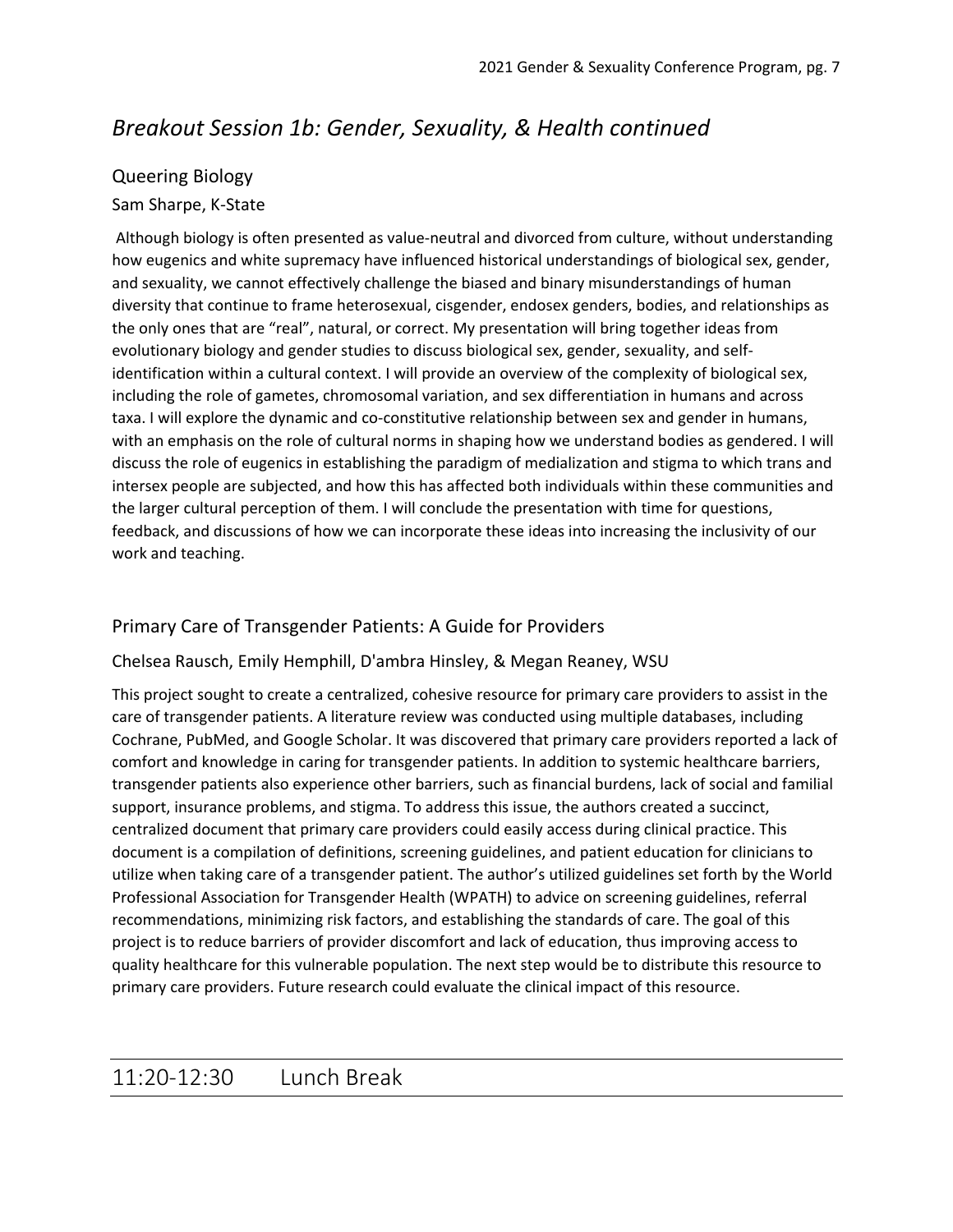## 12:30-1:45 pm **Breakout Session 2a: Unpacking Gender-based Sexual Violence**

Types of Sexual Coercion Experienced by Gay and Bisexual Men: When Gender and Sexuality Are Used as Coercive Tools

Johanna Ramirez, Charlene Muehlenhard, Eddie Wen, Jeremy McLeod, Raphael Cruz, KU

INTRODUCTION: Numerous studies have found that gay and bisexual men are more likely than heterosexual men to experience sexual coercion (the NISVS; Walters et al., 2013; the AAU Campus Climate Survey; Cantor, 2015). In this presentation, we present (a) data on the relative frequency of various types of coercion among gay and bisexual men and (b) qualitative descriptions their experiences.

METHOD: We recruited a sample of gay and bisexual men via social media platforms and snowball sampling. We sought "volunteers (age 18 or over) who identify as gay and bisexual men to fill out an anonymous online survey about your sexual experiences." Participants filled out an online survey asking about several types of sexual coercion, ranging from physical forced to psychological pressure.

RESULTS: From the larger sample, we identified 186 men who reported having been sexually coerced.

Of those who reported having been coerced,

69% reported that someone just did something sexual to them without asking;

61% reported that they had felt coerced, pressured, or obligated to engage in sexual activity;

54% reported that someone more experienced took advantage of their inexperience;

45% reported some other type of unwanted sexual experience that had a negative impact;

33% reported having been physically forced against their will; and

32% reported having been incapable of agreeing to or resisting sexual activity.

Some were coerced by men; some were coerced by women.

Some of the men's coercive experiences seemed gender-neutral, in that the coercion could have been experienced by anyone, regardless of their gender.

Other coercive experiences were gender specific, such as when the perpetrator used gender or sexuality as coercive tools. For example, some men reported having been taunted by someone claiming that if they refused or resisted, it would mean that they were gay or inadequate as a man.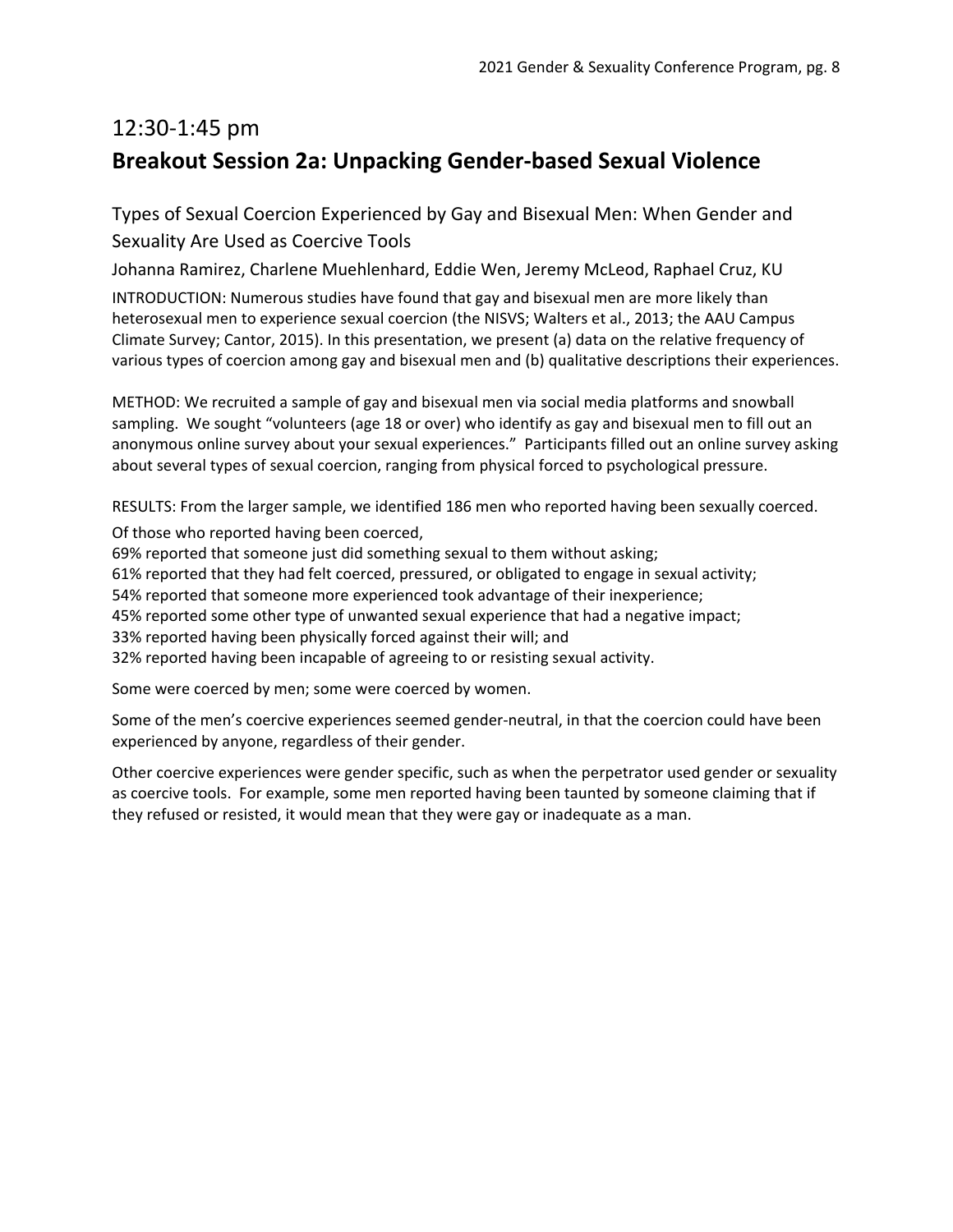### *Breakout Session 2a: Unpacking Gender-based Sexual Violence continued*

#### Fritz After Dark: Rape Trauma Syndrome in High Soft Lisp

#### Janet Federico, WSU

On the back cover, High Soft Lisp is billed as "one of Hernandez's sexiest, funniest, and most freewheeling story collections." Contrary to the description on the back cover, this book is neither sexy nor funny. It's a tragic tale of a woman who is violated and abused and her desperate attempts to regain her "self." High Soft Lisp is not a "chronicle of her lives and loves" it is the story of Fritz's rape, her journey through Rape Trauma Syndrome, and her suffering from domestic violence at the hands of her three husbands.

In addition to two instances of "grey rape" (Stepp), Fritz is gang-raped in this book. As a result of these sexual assaults, we see her journey through the aftereffects of the rapes in the form of Rape Trauma Syndrome. We see her attempt to control the effects of her victimization through suppression, alcoholism, hypersexuality, and suicidality. Fritz's story is not one of a sexualized woman owning her feminine power, but rather one of a woman desperately trying to take back what was stolen from her: her power and her sexuality.

Research Methodologies: The text, High Soft Lisp, was analyzed using scholarly articles on Rape Trauma Syndrome, other scholarly works on trauma and its symptomology, the Duluth Model of the Power and Control Wheel, and other government-issued resources on Rape Trauma.

#### Sharing Our Stories

#### Lydia Humphreys, WSU

Yxta Maya Murray professor of law at Loyola Law School wrote in an article regarding Tracy Emin and Post Rape Trauma that asserts, "we ought to study art and Literature made by women who have been sexually assaulted, as the work made by such survivors delivers a new perspective on victims otherwise unpublished responses." This is due to the consistent problems in courts regarding rape cases. There is an evident disconnect in society's understanding of people who have encountered sexual trauma.

My goal is to assist in alleviating the disconnect by lifting the voices of those who have not been heard, by providing various cathartic activities of participation. Consent, bodily autonomy, and control are elements that are undermined through a traumatic sexual encounter. My work restores bodily autonomy through my collaborative process of Body Printing, where I assist the individual in documenting and reclaiming the pose, they were assaulted in. The Recorded Dialogue and anonymous Sharing Your Story provide individuals a space where they regain control of their narratives by choosing what to share and how to frame it. Throughout each process I ask for consent and in turn give the individual control on whether the artwork is shown or sold. This control lasts for as long as the artwork is in my possession.

In the end my work functions as a symbiotic relationship between me and the participant that provides a potential cathartic experience for them, while simultaneously creating educational information for others. To view artwork, go to: [www.lydiahumphreys.com](http://www.lydiahumphreys.com/)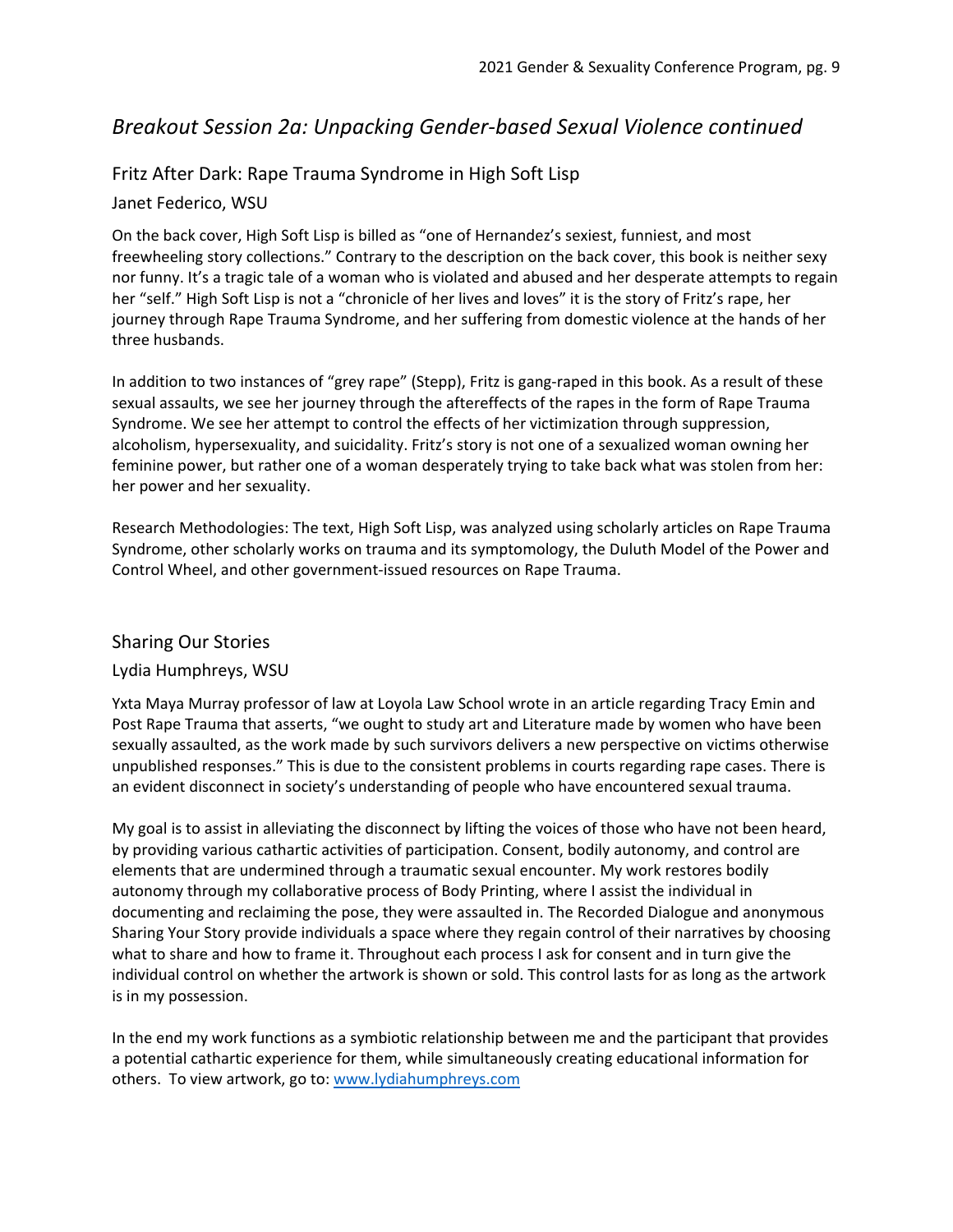## 12:30-1:45 pm **Breakout Session 2b: Agitating for Social Change**

#### Queer, Suicide, Contagion

#### Rachel Levitt, K-State

In response to heartbreaking reports that the election of Trump spurred several transgender suicides, many demanded no one talk about these tragedies otherwise more would follow because of "suicide contagion." While seemingly benevolent, I argue appealing to this logic of contagion works to locate queer livability in a future conditioned on silence. Linking an unruly archive of hate crimes legislation, cinematic regulations, LGBT organizations, "No Homo Promo" policies, banning doctor's treatment of trans youth, and ACT UP's activism reveals suicide contagion to be an extension of older instantiations of "queer contagion," maintaining queerness as a problem of unmournability/deferred livability to a future that never comes.

#### Queer Men in Suits: ACT UP, TAG, and AIDS

#### Samantha Leyerle, KU

The AIDS crisis was a major cause of a new wave of gay rights activism. With the AIDS crisis, the activist community saw groups like ACT UP and the Gay Men's Health Crisis emerge. As the crisis grew we saw the breaking off of groups into more specialized activist groups like the Treatment Action Group. The Treatment Action Group or TAG was founded in 1991 during the epidemic. At the time of its founding AIDS was the leading cause of death in men ages 25 to 44. There were also no FDA approved combination treatments for AIDS/HIV at this time. This organization's goal was to help fund treatment and watch over trials to ensure they were ethical and safe. However, during the time before TAG, activists and government officials were having difficulty working together for various reasons. Treatment Action Group's use of assimilation activism rather than queer activism allowed them to be a part of the government response to the disease. By analyzing the tactics of TAG versus ACT UP, this paper presents a contemporary analysis of how the use of assimilation activism by the Treatment Action Group benefited the group much more in receiving government response than the use of queer activism by organizations like ACT UP.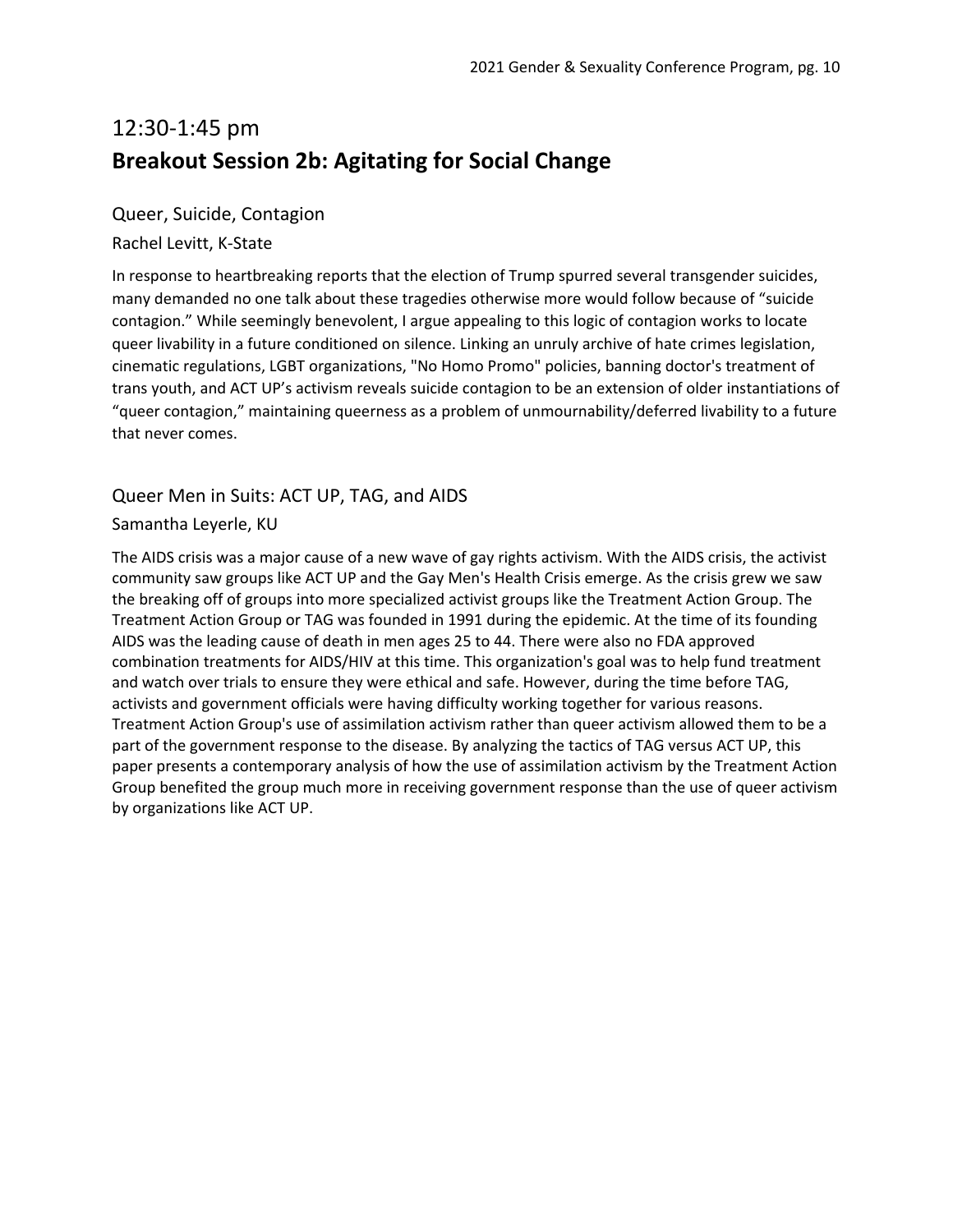## *Breakout Session 2b: Agitating for Social Change Continued*

### LGBT Activism in Hong Kong

#### Cody Skahan, K-State

The LGBT movement in Hong Kong is facing particular struggles that are somewhat unique to Hong Kong. The authoritarian Chinese government, traditional Asian values, lingering effects of being a British colony, well-funded Christian organizations, COVID-19, and an ineffective Equal Opportunities Commission have all contributed to the desperate situation in Hong Kong. In some ways, the struggles of the LGBT movement mirror that of the pro-democracy movement, with activists often wearing multiple hats and being involved in both movements. The movement is spread thin, forcing priority away from trans individuals, the youth and elderly, sex workers, and migrant domestic workers, who are the most vulnerable.

There is a gulf between local grassroots and middle-class groups that are striving for political change. On the one hand, these middle-class groups are making strides to gain rights and acceptance, but more marginal individuals with intersectional identities are being kept on the margins socially and politically. Despite several attempts and support by both the majority of the public and a large portion of the legislative council of Hong Kong members, attempts to enact same-sex marriage laws or sexual orientation discrimination laws have always failed, leaving activists to resort to the courts to fight for concessions, and their progress has been slow. These marginal groups are really suffering, with local groups playing a very important role in highlighting these issues and attempting to provide for these individuals despite their limited resources.

This is a virtual research project culminating in a research paper, comprised of reading academic research on the LGBT movement in Hong Kong, viewing online materials activist organizations have created and keeping up with online events they have held, and interviewing prominent activist leaders to educate the world on the situation of LGBT rights and activism in Hong Kong, and Asia more broadly.

### The Evolution of LGBTQOI Rights and Rites in Modern Neo-Pagan Movements Bruce Blank, Community Organizer

The acceptance of different sexual orientations and gender assignment identifications within modern pagan faiths and practices has been a movement of challenges, confrontations and increasing acceptance. However, unlike many of the other established spiritual traditions, the acceptance and inroads for inclusion from queer community among pagans was felt almost immediately and caused profound changes in how the vast majority of pagans practice their faith(s). In this presentation, I will attempt to chart some of the major influences, activists, clergy and practitioners who embraced diversity and LGBTQ+ acceptance from 1951 to 2020, thus causing the pagan faiths to emerge from relative obscurity to quickly become among the World's fastest growing religious movements. The presentation will consist of a seven minute video, followed by three related topics of interest and further contact resources.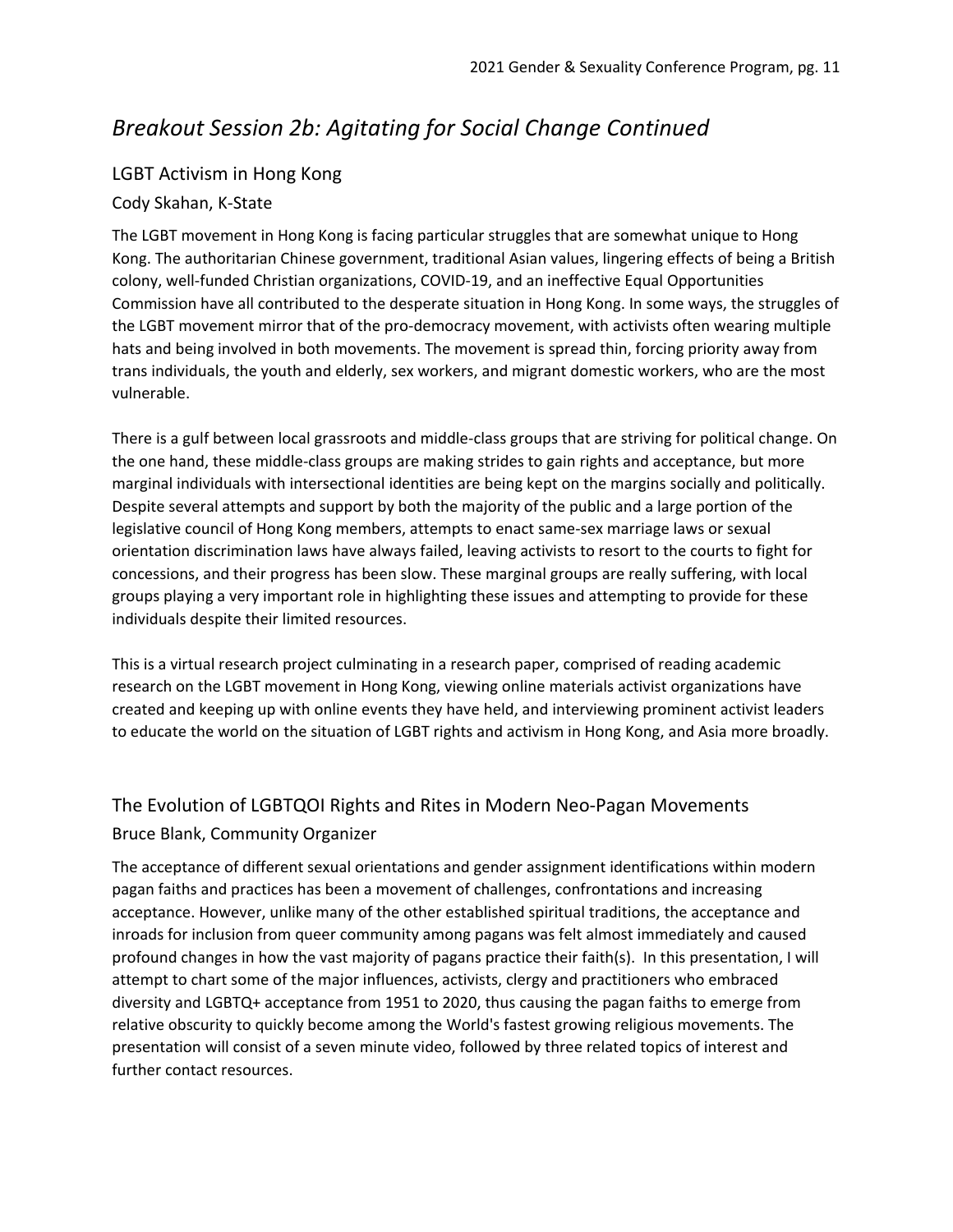## 2:00 - 3:15 pm Breakout Session 3a: Gender through a Creative Lens

#### The Evolution of Vulva Art

#### Samantha Carter, WSU

How has vulva art changed over time? Male artists have been fascinated by nude women and their genitalia for centuries. Women Artists in the late 1960s and early 70s took this fascination into their own hands to shock, to take back some power. Starting from second-wave feminism, this thesis examines women and nonbinary artists' use of the vulva in their work up to today. Second-wave feminists brazenly acknowledged what they saw as the only separation from the men in their field—their genitalia. The use of vulva imagery changed in the 90s with Cyberfeminist artists, who saw these initial ideas as essentialist. They used this imagery to critique technology and the medical field. Other artists outside of cyberfeminism and up to today also use vulval imagery to critique the medical field, the art historical canon, or the concept of gender itself. Society's fascination with the vulva has real-life consequences for those whose genitalia do not meet their parameters. Using a queer lens to examine these different uses of the vulva in art from the late 1960s to now and trans theory to establish a concept of gender, this thesis tracks what it means to be a woman and how that concept has evolved.

#### Visual Misogyny in the Canon of Art History

#### Nellie Elliott, WSU

This presentation will consider the canon of Western art history from a feminist theoretical framework. I will engage feminist philosopher Kate Manne's award winning 2017 book Down Girl: The Logic of Misogyny in my consideration of famous works of Western art. In her book, Manne argues that misogyny is an enforcement mechanism utilized within the patriarchy to keep women in their place. There are three primary components to Manne's argument relevant to my discussion: her distinction between misogyny and sexism, her development of the give and take model of gender relations, and her understanding of the relationship between misogyny and sexism. I will apply Manne's ideas to an analysis of gender relations in paintings in the Western art historical canon – those paintings deemed masterpieces, and those that have garnered the most cultural fame and scholarly attention. In particular, I will consider the prevalence of scenes of sexual assault and rape in Western painting, focusing on paintings such as Rubens' The Rape of the Daughters of Leucippus, Gentilleschi's Susanna and the Elders, and Poussin's The Rape of the Sabine Women. I will then analyze how such paintings fit into Manne's notion of misogyny as an enforcement mechanism. Ultimately, I will argue that a consideration of such works of art supports Manne's ideas regarding the distinction between misogyny and sexism and her notion of the "give and take" model. However, Manne's ideas regarding dehumanization fail to account for the routine depictions of sexual violence against women in Western art.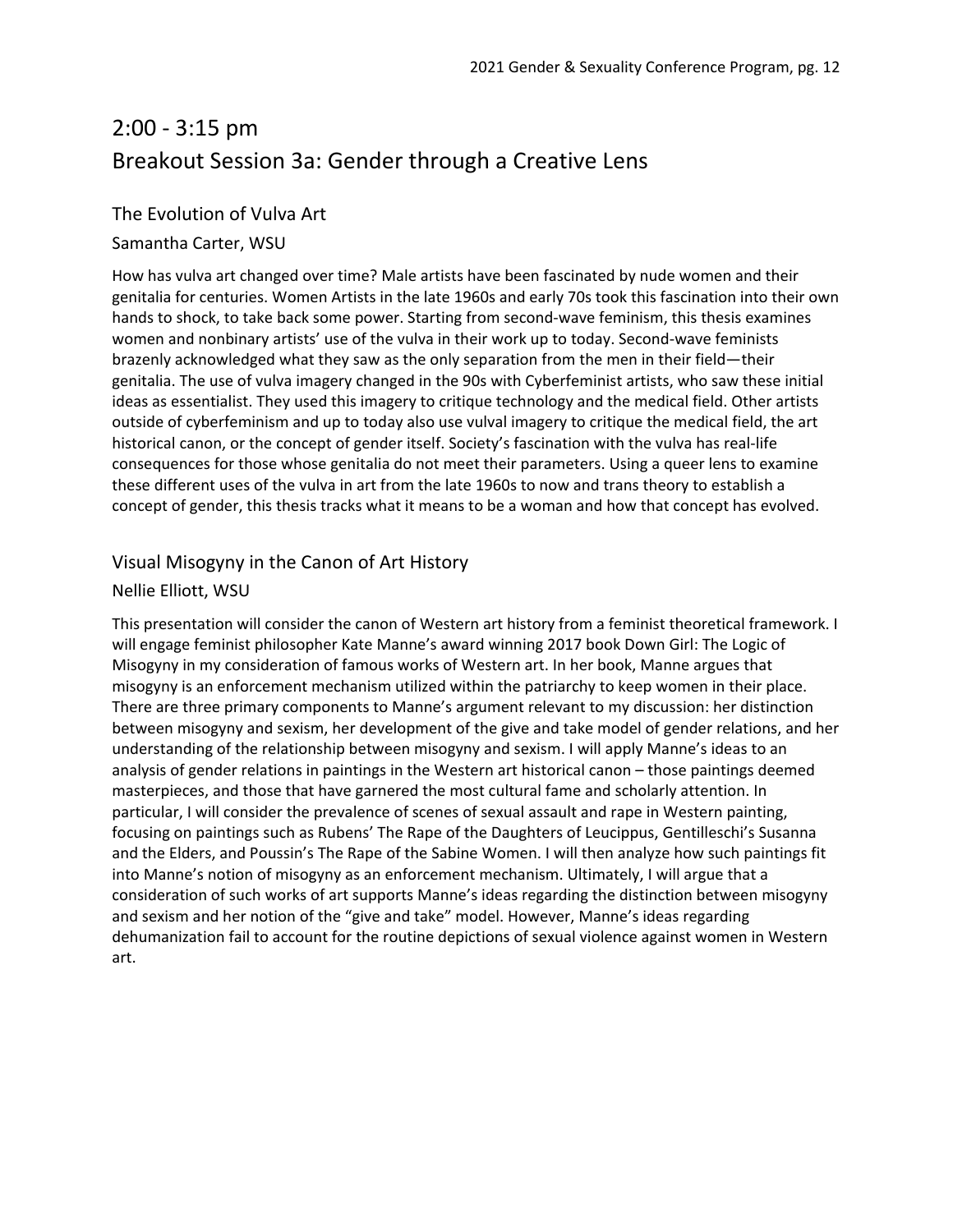### *Breakout Session 3a: Gender through a Creative Lens continued*

#### Kansas Lineage: Memories in Words and Dance

Twyla Hill, WSU

This interdisciplinary collaboration between Sociology and Dance faculty, students, and older women in assisted living facilities is an innovative attempt to meld oral history, social science research, and dance. The project explores identity associated with place based on matrilineal heritage in Kansas. This miniworkshop will discuss the process and preliminary results. Ten undergraduate female students interviewed 19 older women residing in Wichita, Kansas area assisted living homes. The interviews were transcribed and entered into qualitative data software to find recurring themes. Students will create dance movement phrases inspired by the discovered themes. An approximately hour-long dance will be choreographed and filmed, which will be shared with all the interview subjects and students.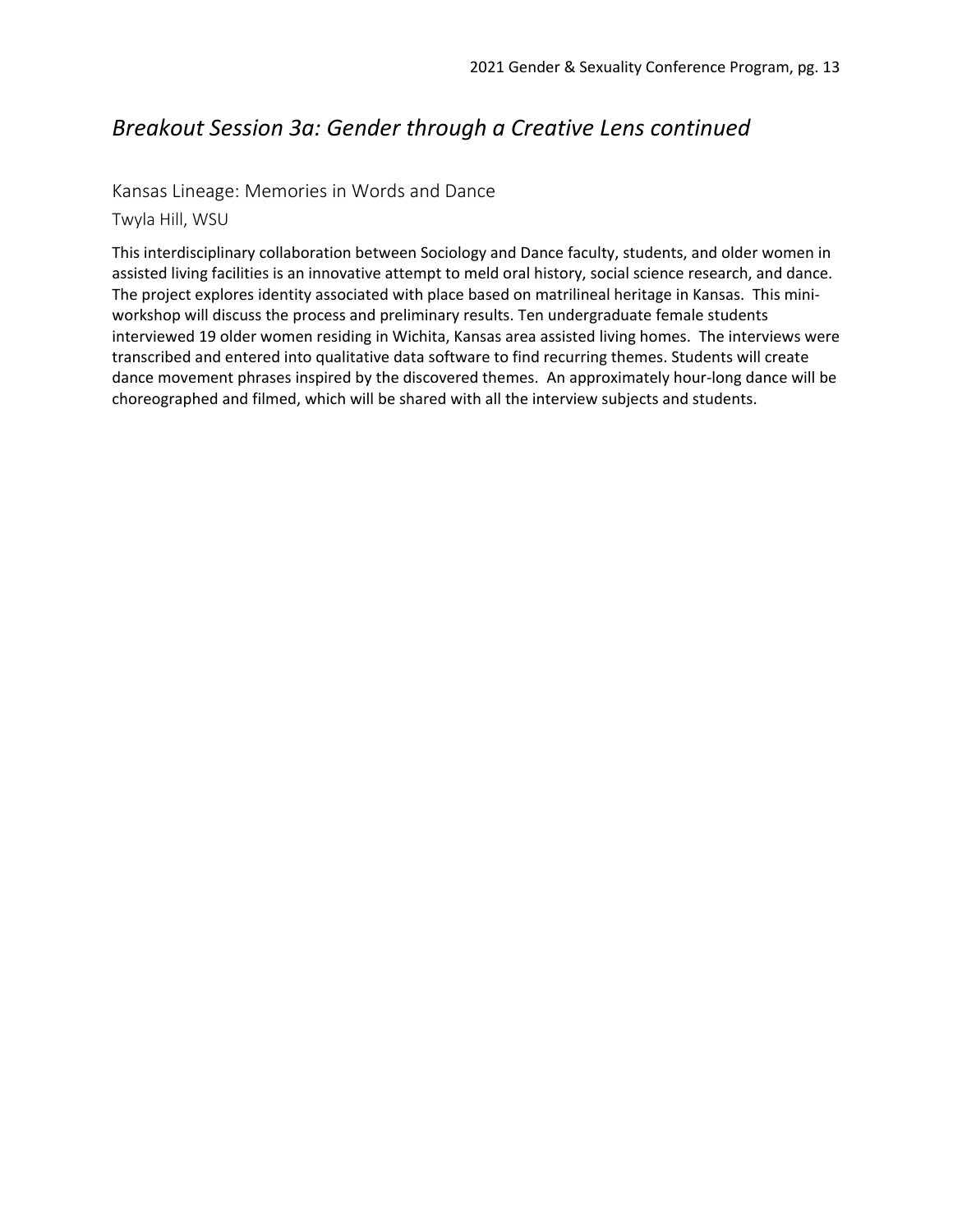## 2:00 - 3:15 pm Breakout Session 3b: Intimacy Beyond the Binary

### From Closet to Conversation: Beyond Coming Out

#### Azariah Liron & Skyler Wittaker, ESU

The narrative of coming out is one of the initial lenses through which society views LGBTQIA+ culture. However, active participation in queer spaces across the USA has revealed that the singular 'coming out' narrative is often inadequate for those whose identities are fluid, multifaceted, or complex. This project explores an alternate language of invitation, with the aim of providing new tools to those in our community who wish to invite others into knowledge of their gender or sexuality. This will be accomplished by examining our cultural assumptions about coming out, reflecting on who we've invited (or not invited) into our experience and building a bridge between the pseudo-binary of 'out' and closeted. Furthermore this mini-workshop provides a hands-on space to explore our stories and consider who, if anyone, you desire to share it with. At the meta-level we will also explore the tools needed to develop a counter-narrative when the accepted queer story fails to describe your experience. Leaving the closet behind we embrace the life-long process of conversation and identity. Whether you're LGBTQ, an ally or both, here is a space beyond binary assumptions about openness and ourselves. This is a space where we can all explore new ways to write the next chapter in our story.

#### Who Likes Whom: A MSM Perspective Evaluating Three Studies

#### Darin Challacombe & Nicolas Perdomo, FHU

Attraction research has largely focused on heterosexual pairings, often overlooking sexual minorities. Males who have sex with males (MSM) often have well-defined attraction preferences (e.g., race and ethnicity [Trott, 2017], body type [Welch, 2016], age [Gobrogge et al., 2007], masculinity [Moskowitz et al., 2013; Wilson, 2017], muscularness [Varangis et al., 2012], and hairiness [Moskowitz et al., 2013]). That said, MSM studies have been limited in scope due to sample size and inclusiveness. In order to expand the research on gay male dating preferences, a series of studies were conducted online via survey. This presentation will examine the results of the most recent survey (2020), as well as summarize key findings in the previous two studies (2015 and 2017).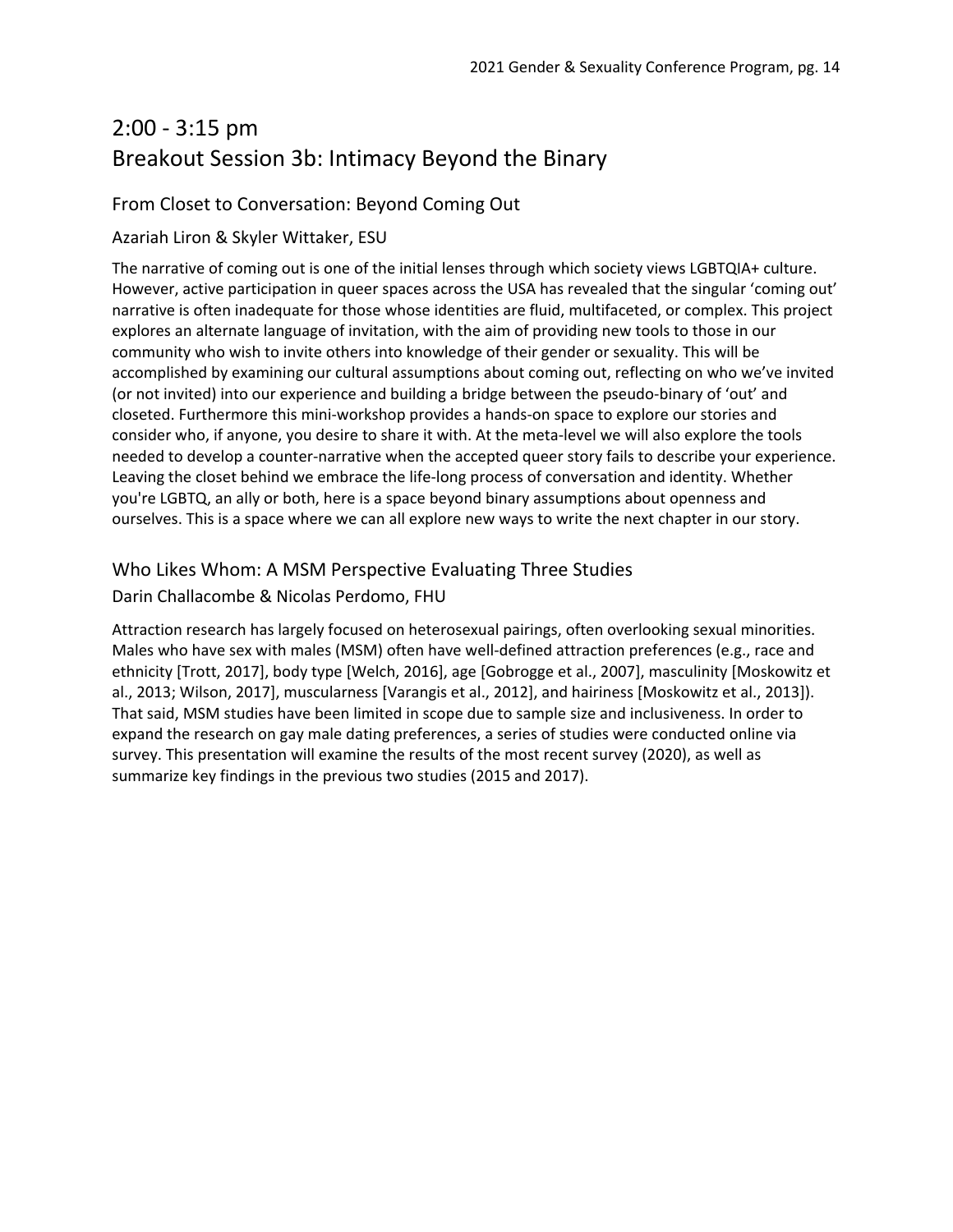## *Breakout Session 3b: Intimacy Beyond the Binary continued*

#### LGBTQ Youth and the Pursuit of Intimacy

#### Dawna Raehpour, WSU

This presentation will explore some of the barriers and protective factors for intimate relationships among LGBTQ youth. Social ecological models provide a lens for understanding how challenges faced by LGBTQ people in identifying, forming, and maintaining relationships are brought to bear by external forces. LGBTQ youth face an uphill battle when it comes to forming healthy intimate relationships. They seldom see their gender identities or sexual orientations represented in sex education curriculum, school leadership, family ties, or the media. As they struggle with issues of identity, marginalization, and coming out, they may also face challenges in exploring romantic relationship possibilities. In addition, LGBTQ youth can struggle with family rejection of their identities. As they become emerging adults, this population may have no roadmap to relationship formation in the midst of minority stress. Further complicating intimacy is the ever-changing landscape of historical forces that have traditionally been at work against legitimizing LGBTQ relationships. Because of the lack of norms or relationship role models, LGBTQ people have often leaned on a network of chosen family for support, encouragement, exemplar intimate connections, and a sense of community. Navigating love, intimacy, sex, and heteronormative relationship norms often requires LGBTQ people to blaze their own paths.